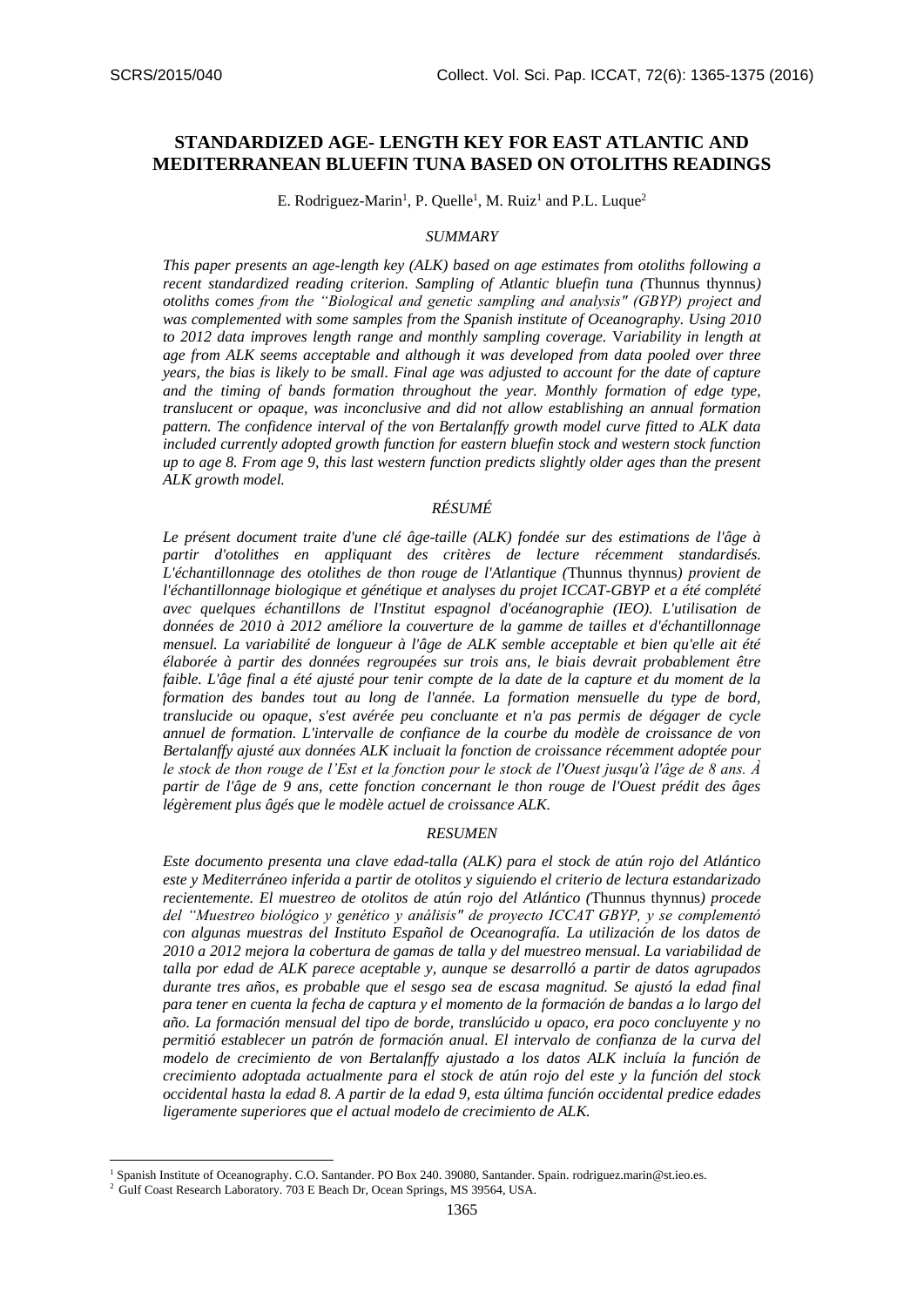### *KEYWORDS*

### *Age estimates, age-length key, length-at-age, otoliths,* Thunnus thynnus

### **1. Introduction**

The simplest method to obtain estimates of proportions at age is by the standard age-length key (ALK) approach. However to build an ALK it is necessary to use a validated calcified structure and age estimates need to meet a series of quality controls. For Atlantic bluefin tuna (*Thunnus thynnus*) age inferences from otoliths have been validated by the bomb radiocarbon method (Neilson and Campana, 2008) and standardized age interpretation protocols have been established for otoliths through workshops conducted in 2011 and 2013 (Rodriguez-Marin *et al*., 2012; Secor *et al*., 2014; Busawon *et al*., 2015). Furthermore, a reference collection was developed to support routine production ageing of bluefin tuna (Busawon *et al*., 2015). To confirm that independent laboratories were providing comparable interpretations from otoliths, a calibration exchange within the Atlantic wide research programme for bluefin tuna (GBYP) was held in 2013 (SCRS/2014/150). Results from this exchange confirmed that applying the standardized reading criterion for otoliths, an acceptable level of precision was obtained and that readers showed no systematic bias compared to the modal age from expert readers.

In 2013 an ALK was presented based on otoliths sampled in the North East Atlantic and Mediterranean Sea within the project "Biological and genetic sampling and analysis" (GBYP) (Rodriguez-Marin *et al*., 2014). This ALK was produced while the age interpretation criterion of otoliths was still been discussed and when laboratories were using different methodologies to read these structures. Thus, the objective of this paper was to build an age-length key by re-reading these calcified structures applying the recently standardized direct ageing methodology.

### **2. Material and methods**

Otoliths sampling was obtained from specimens caught from 2010 to 2012. Specimens were caught in the eastern, central and western Mediterranean Sea, and in the north-eastern Atlantic in offshore waters of the Iberian Peninsula. Bluefin tuna juveniles were caught by bait boats and adults by longliners, hand line, purse seiners and traps. Otoliths extraction and conservation were carried out following the "Biological and genetic sampling and analysis" GBYP project sampling protocols (adapted from Ruiz *et al*., 2005). Bluefin was measured as straight fork length (SFL) in cm.

A total of 561 otoliths have been used to build the age-length key, of which 524 are from the "Biological and genetic sampling and analysis" (GBYP) project and 37 samples come from the Spanish institute of Oceanography sampling in 2010. Another 6 otoliths were discarded because were unreadable or there was a clear mismatch with bluefin tuna size. Samples were collected from January and from May to November. Otoliths were selected trough length-stratified sampling by month and year, and all years were pooled in order to get a representative sampling by 5 cm SFL (**Table 1**).

Otoliths were sectioned by embedding them in a matrix resin within a mould. Three consecutive sections of 300- 400 μm were obtained in the core area of each otolith, using a low-speed diamond cutting saw (Isomet 1000) equipped with four 0.3mm wide diamond impregnated blades with spacer at 0.3-0.4 mm. Encased otolith sections were mounted on glass slides using Eukitt, and then polished using 240-600 grit sandpaper with 0.3 micron polishing compound to improve the contrast of bands before imaging. Polished sections were placed in Petri dish and cover with ethanol or distilled water to improve the contrast of bands. Otolith images were taken using reflected light on a black background. Otoliths direct ageing was carried upon digital images that were captured using a binocular lens magnifier connected by digital camera NIKON.

The age interpretation was performed on digitally enhanced images using Adobe Photoshop. The standardized ageing protocol described in Busawon *et al*. (2015) was followed: 1) prior to production ageing, readers read the reference set (100 images) one time single blind under reflected light type. A precision level of APE and CV of 10% or lower and no bias was considered acceptable to support production ageing. 2) A reference scale was used as a guide to identify the first annulus. 3) Annulus counts were made along the longest (ventral) arm of the sectioned sagittae otolith ("Y" type section). 4) Annuli are a bipartite structure consisting of a translucent and opaque zone; age was estimated by counting the opaque bands. 5) Edge type assignment (translucent or opaque), and quality in terms of readability (1=Pattern present-no meaning, 2=Pattern present-unsure with age estimate, 3=Good pattern present-slightly unsure in some areas, 4=Good pattern-confident with age estimate) were annotated.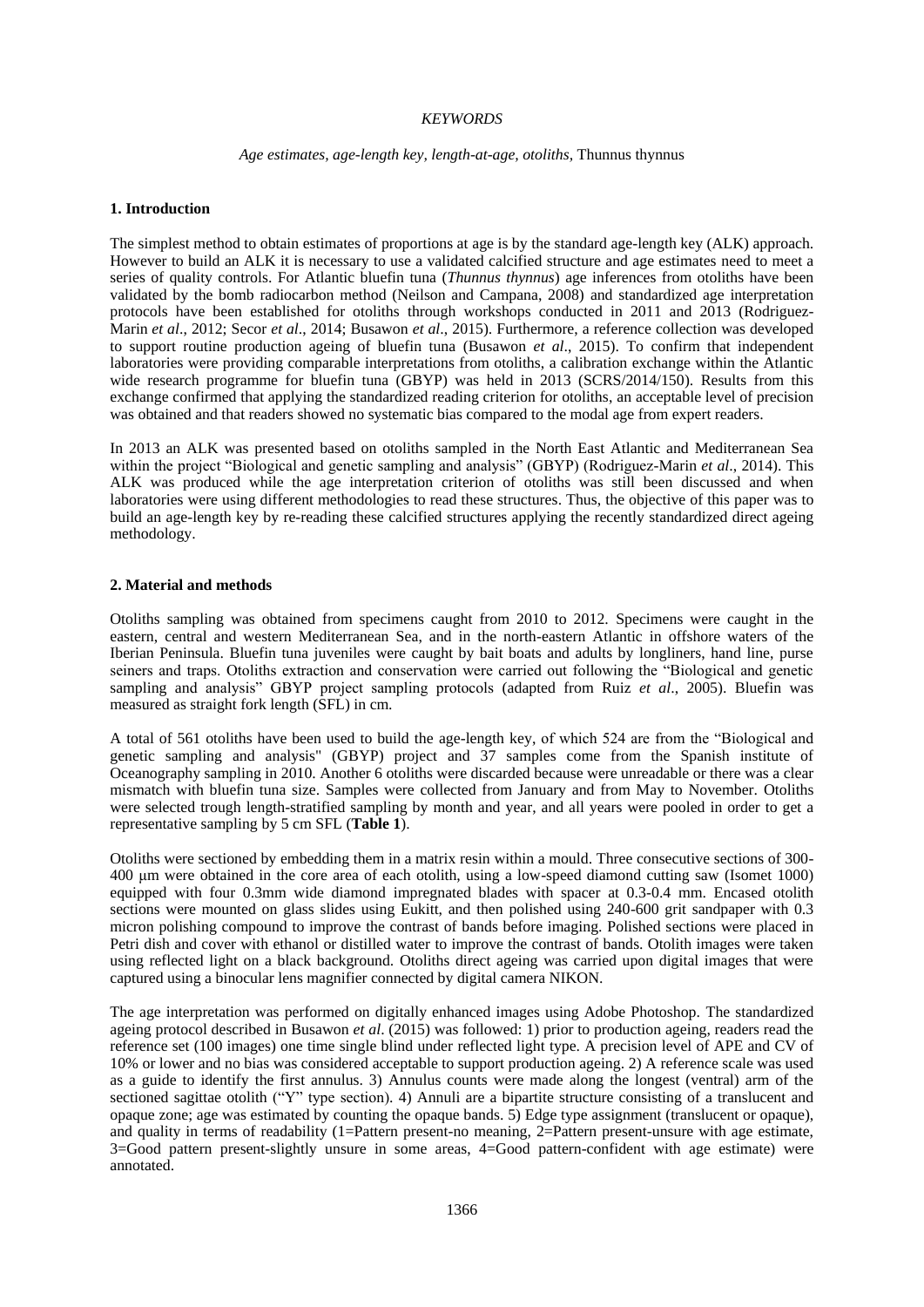Taking advantage of the available consensual readings from the calibration exercise from GBYP (Rodriguez-Marin *et al*., 2014), 89 otolith readings from the modal age estimated by the experts of the exchange were used in the standardized ALK. The rest of the otoliths were read once by three expert readers. Otoliths with low confidence on age estimates were read by a second reader and determined a final consensus increment count. All readings were conducted without reference to the size of fish, date or area of capture, or previous readings.

Final age was adjusted to account for the date of capture and the timing of bands formation throughout the year (Luque *et al*., 2014; Anon. 2015 (*in press*).

Annual variability in length at age was explored by means of length standard deviation by age from annual ALKs and compared with those from western bluefin growth function (Restrepo *et al*., 2010). Furthermore, a standard von Bertalanffy growth model (von Bertalanffy, 1938) was fitted to length at age data derived from present ALK and compared with ICCAT currently adopted growth functions for Atlantic bluefin (Cort, 1991; Restrepo *et al*., 2010).

#### **3. Results and discussion**

Standardized ALK by number and by 5 cm SFL is presented in **Table 2.** This table also shows (shaded cells) the age estimates from expert readers' modal age from the exchange exercise held in 2014 (SCRS/2014/150), which provide comparable interpretations with newly read otoliths.

Age-length keys can become unreliable if the spread of age-at-length is large (Gulland and Rosenberg, 1992). To verify whether variability in length at age from the ALK was too large, length at age standard deviation (SD) from present ALK was compared with length at age SD from Restrepo *et al*. (2010) growth function. This comparison is just qualitative since length at age SD from these authors come from a model by minimizing a likelihood function based on length frequency analyses and direct ageing data, thus both SDs are not equivalent. **Figure 1** presents lengths at age SD from present ALK and from Restrepo *et al*. (2010), and differences between both SD by age (only ages with more than 5 samples were used). It can be appreciated that length at age SD increases as age increase with bigger differences between both data series in ages 6 to 8 years old (with a maximum divergence of 15 cm in age 7), but with a general difference of around 7 cm in length (SFL). Therefore, it seems that overall variability in length at age from ALK is acceptable.

The variability in the length at age from present ALK can be due to several reasons, including natural variability from a long lived species which perform large migrations and therefore individual are exposed to different habitat conditions; sex-specific differences in growth (Rooker *et al.*, 2007); sampling effects and other. Furthermore, when estimating the catch-at-age from length frequency data, significant bias can be introduced if ALKs are developed from data pooled over several years (Westrheim and Ricker, 1978; Farley *et al*., 2007). The length at age variability from present ALK, measured as SD of length at age, showed almost no differences when years 2010 (n=37), 2012 (n=97) or both, were excluded from the ALK (**Figure 1**). Using 2010 and 2012 data improves length range and monthly sampling coverage and does not contribute to increase length at age variability. We believe the bias if present is likely to be small. However annual ALKs are more appropriate for tracking cohorts than pooled ones (Rodriguez-Marin *et al*., 2009). A compromise needs to be reached between sampling effort and having a representative ALK by month and size. Sampling this small calcified structure is not always possible due to different bluefin fisheries processing practices, length and monthly sampling coverage is difficult to achieve from seasonal fisheries which capture fractions of the population and the large size and price attained by bluefin do not contribute to facilitate sampling. This means that multiannual ALKs may be still useful for this species.

Edge of otoliths interpretation, in relation to date of collection and assigned birth date, remains an unsolved matter for Atlantic bluefin tuna. Translucent bands within increments form annually between May and October (austral winter) in southern bluefin tuna (*Thunnus maccoyii*, SBT) otoliths (Clear *et al*., 2000). Thus translucent bands appearing at the otolith edge are counted or not in accordance with assumed birth date and month of capture for SBT (Farley *et al*., 2007). In contrast to SBT findings, present results in monthly formation of edge type, translucent or opaque, are still inconclusive and do not allow establishing an annual formation pattern (**Figure 2**). This lack of a comprehensible pattern in the assignment of edge type may be due to the difficulty in interpreting the otolith edge and the lack of a clear criterion for the identification of edge type. Inconsistencies in edge type assignment have been previously described (Busawon *et al*., 2014; Rodriguez-Marin *et al*., 2014), and need further investigation trough marginal increment analysis as it was suggested at the 2013 Ageing Workshop (Secor *et al*. 2014) or by chemical marking as have been done for SBT (Clear *et al*., 2000).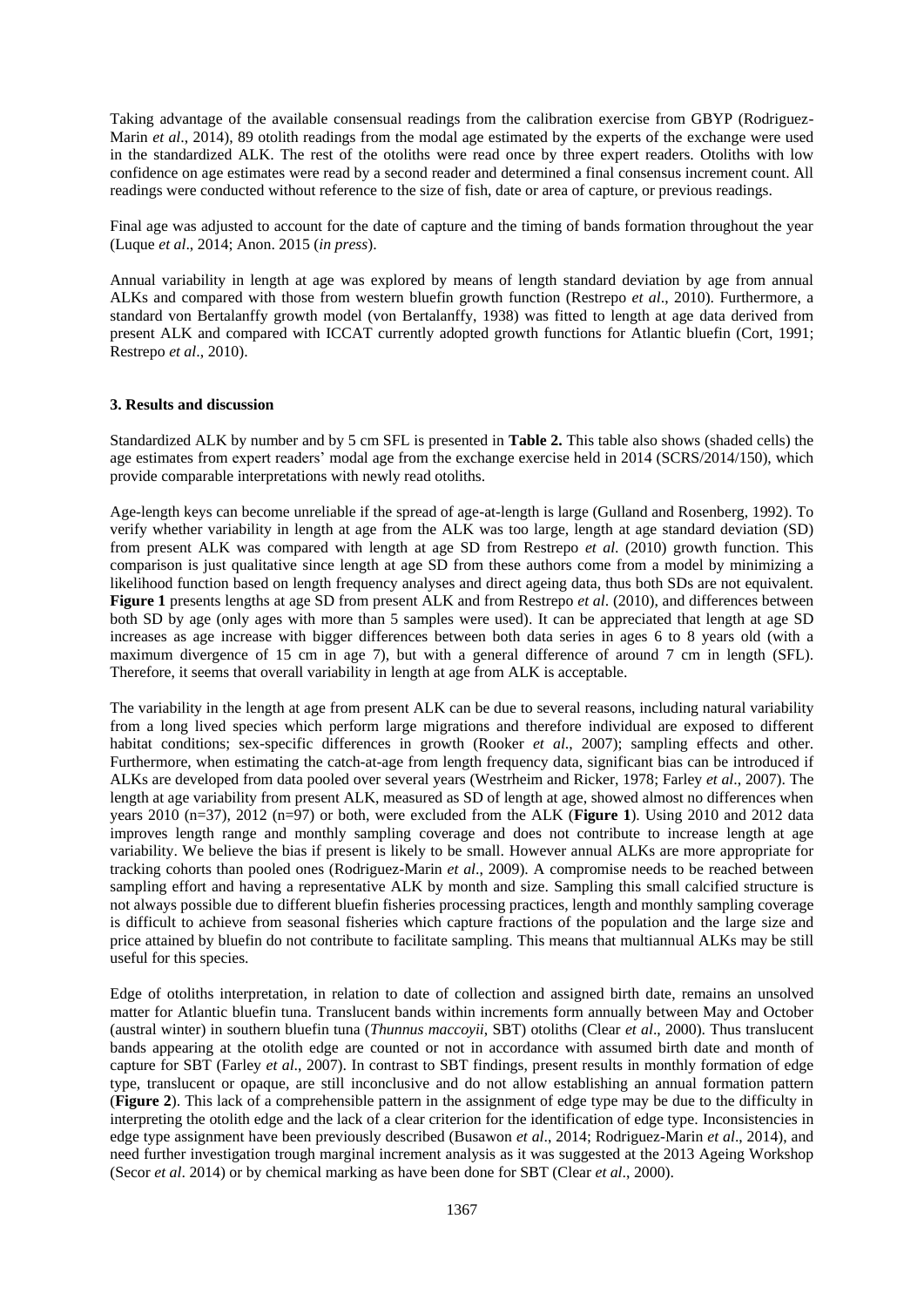Until the timing of opaque band formation in otoliths can be more precisely determined and in order to correctly track cohorts, it was necessary to assign the fish correctly to the year it was born. To do so, a criterion was established in the 2015 Bluefin Data Preparatory Meeting (Anon. 2015 (*in press*)), based on the timing of opaque band formation inferred from monthly formation of edge type in bluefin tuna fin spines (Luque *et al*., 2014) and band formation from chemical tagging in SBT (Clear *et al*., 2000). Both sources coincide in opaque bands forming annually in summer (**Figure 3**). The adopted rule for otoliths is that when counting opaque bands: if the fish is caught between January 1 and the assumed time of the opaque band formation (June 1), then 1 year is added to the age. When counting translucent bands: if the fish is caught between June 1 and 31 of December, then 1 year is subtracted to the age.

Age estimates from otoliths based on a standardized reading criterion is presented**,** as percent by number by length class (SFL, cm), in **Table 3**. The confidence interval of the von Bertalanffy growth model curve fitted to ALK data included currently adopted growth function for eastern bluefin stock (Cort, 1991) and western stock function up to age 8 (Restrepo *et al*., 2010). From age 9, this last western function predicts slightly older ages than the present ALK growth model (**Figure 4**).

### **Acknowledgments**

This work was carried out under the provision of the ICCAT Atlantic Wide Research Programme for Bluefin Tuna (GBYP), funded by the European Union, by several ICCAT CPCs, the ICCAT Secretariat and by other entities (see: http://www.iccat.int/GBYP/en/Budget.htm). The contents of this paper do not necessarily reflect the point of view of ICCAT or of the other funders, which have not responsibility about them, neither do them necessarily reflect the views of the funders and in no ways anticipate the Commission's future policy in this area. We also would like to thank the following scientific institutions involved in the calcified structures sampling: Spanish Institute of Oceanography (IEO), University of Cagliari, AZTI-Tecnalia, Instituto de Investigação das Pescas e do Mar (IPIMAR), University of Bologna, University of Genova, Istambul University and Federation of Maltese Aquaculture Producers (FMAP).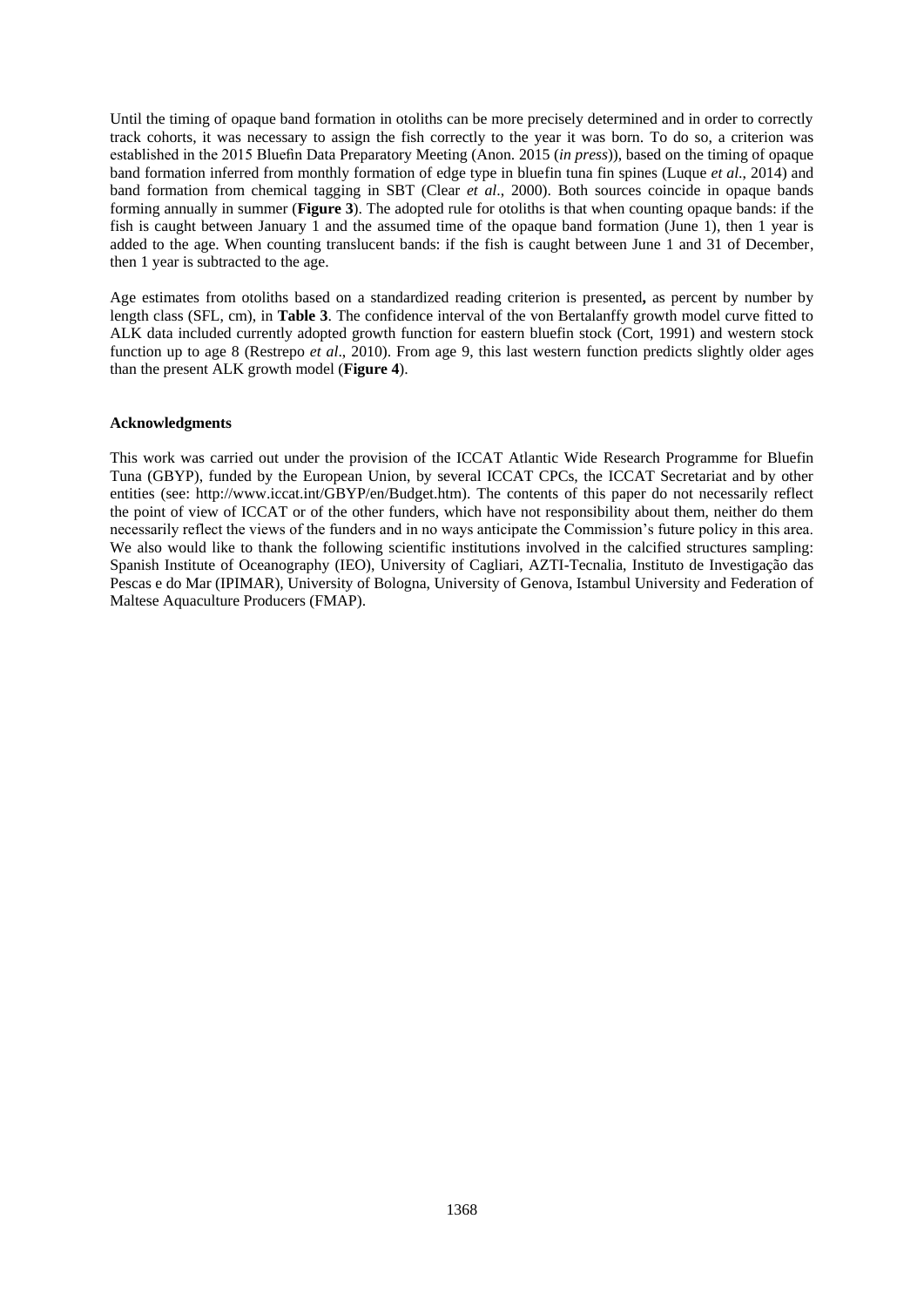#### **References**

- Anon. *In press*. SCRS/2015/011. Report of the 2015 ICCAT Bluefin Data Preparatory Meeting *(Madrid, 2-6 March 2015)*: 61 p.
- von Bertalanffy L. 1938. A quantitative theory of organic growth. Human Biology 10, 181–213.
- Busawon D.S., Rodriguez-Marin E., Luque P.L., Allman R., Gahagan B., Golet W., Koob E., Siskey M., Ruiz M., Quelle P. 2015. Evaluation of an Atlantic bluefin tuna otolith reference collection. Col. Vol. Sci. Pap. ICCAT, 71(2): 960-982.
- Clear N.P., Gunn J.S. and Rees A.J. 2000. Direct validation of annual increments in the otoliths of juvenile southern bluefin tuna, *Thunnus maccoyii*, by means of a large-scale mark-recapture experiment with strontium chloride. Fish Bull. 98:25-40.
- Cort J.L. 1991. Age and growth of the bluefin tuna, *Thunnus thynnus* (L.) of the Northwest Atlantic. Col. Vol. Sci. Pap. ICCAT, 35(2): 213-230.
- Farley J.H., Davis T.L.O., Gunn J.S., Clear N.P. and Preece A.L. 2007. Demographic patterns of southern bluefin tuna, *Thunnus maccoyii*, as inferred from direct age data. Fish. Res. 83:151-16.
- Gulland J.A. and Rosenberg A.A. 1992. A review of length-based approaches to assessing fish stocks. FAO Fisheries Tech. Paper 323, FAO, Rome.
- Luque P.L., Rodriguez-Marin E., Ruiz M., Quelle P., Landa J., Macias D., Ortiz deUrbina J.M., 2014. Direct ageing of *Thunnus thynnus* from the east Atlantic and western Mediterranean using dorsal fin spines. J. Fish. Biol. 84, 1876–1903.
- Neilson J.D. and Campana S.E. 2008. A validated description of age and growth of western Atlantic bluefin tuna (*Thunnus thynnus*). Can. J. Fish. Aquat. Sci., 65: 1523-1527.
- Restrepo V.R., Diaz G.A., Walter J.F., Neilson J.D., Campana S.E., Secor D. and Wingate R.L. 2010. Updated estimate of the growth curve of Western Atlantic bluefin Tuna. Aquat. Living Resour., 23: 335–342.
- Rooker J.R., Bremer J.R.A., Block B.A., Dewar H., Metrio G.D., Corriero A., Kraus R.T., Prince E.D., Rodriguez-Marin E. and Secor D.H. 2007. Life history and stock structure of Atlantic bluefin tuna (*Thunnus thynnus*). Rev. Fish. Sci. 15:2365-2310.
- Rodriguez-Marin E., Di Natale A., Quelle P., Ruiz M., Allman R., Bellodi A., Busawon D., Farley J., Garibaldi F., Ishihara T., Koob E., Lanteri L., Luque P.L., Marcone A., Megalofonou P., Milatou N., Pacicco A., Russo E., Sardenne F., Stagioni M., Tserpes G. and Vittori S. Report of the age calibration exchange within the Atlantic Wide Research Programme for bluefin tuna (GBYP). SCRS/2014/150. *Withdrawn*.
- Rodriguez-Marin E., Luque P.L., Quelle P., Ruiz M., Perez B., Macias D., Karakulak S. 2014. Age determination analyses of Atlantic bluefin tuna (*Thunnus thynnus*) within the Biological and Genetic Sampling and Analysis Contract (GBYP). Col. Vol. Sci. Pap. ICCAT, 70(2): 321-331.
- Rodriguez-Marin E., Neilson J., Luque P.L., Campana S., Ruiz M., Busawon D., Quelle P., Landa J., Macías D., Ortíz de Urbina, J.M. 2012. BLUEAGE, a Canadian-Spanish joint research project."Validated age and growth analysis of Atlantic bluefin tuna (*Thunnus thynnus*)". Col. Vol. Sci. Pap. ICCAT, 68(1): 254-260.
- Rodriguez-Marin E., Ortiz de Urbina J.M., Alot E., Cort J.L., De la Serna J.M., Macias D., Rodríguez-Cabello C., Ruiz M. and Valeiras J. 2009. Tracking bluefin tuna cohorts from east Atlantic Spanish fisheries since the 1980s. Col. Vol. Sci. Pap. ICCAT, 63(1): 121-132.
- Ruiz M., Rodríguez-Marín E. and Landa J. 2005. Protocol for Sampling of Hard Parts for Bluefin Tuna (*Thunnus thynnus*) Growth Studies. In: Rodríguez-Marín, E. 2005. Report of the Bluefin Tuna Direct Ageing Network (under the BYP Framework). Col. Vol. Sci. Pap. ICCAT 58(4): 1414-1419.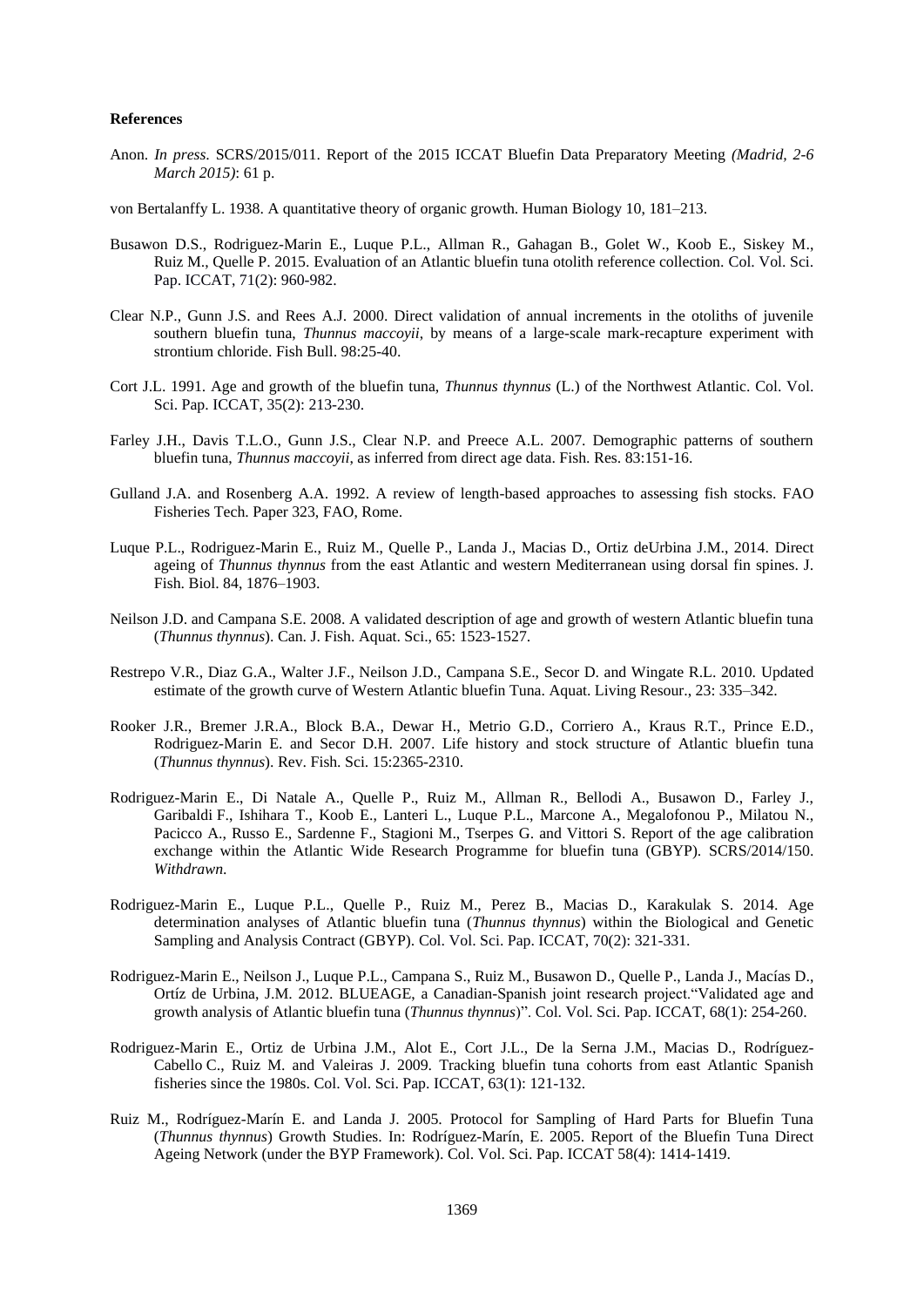- Secor D.H., Allman R., Busawon D., Gahagan B., Golet W., Koob E., Luque P.L., Siskey M. 2014. Standardization of otolith-based ageing protocols for Atlantic bluefin tuna. Col. Vol. Sci. Pap. ICCAT. 70(2): 357-363.
- Westrheim S.J. and Ricker W.E. 1978. Bias in using an age-length key to estimate age-frequency distributions. J. Fish. Res. Board Can. 35, 184–189.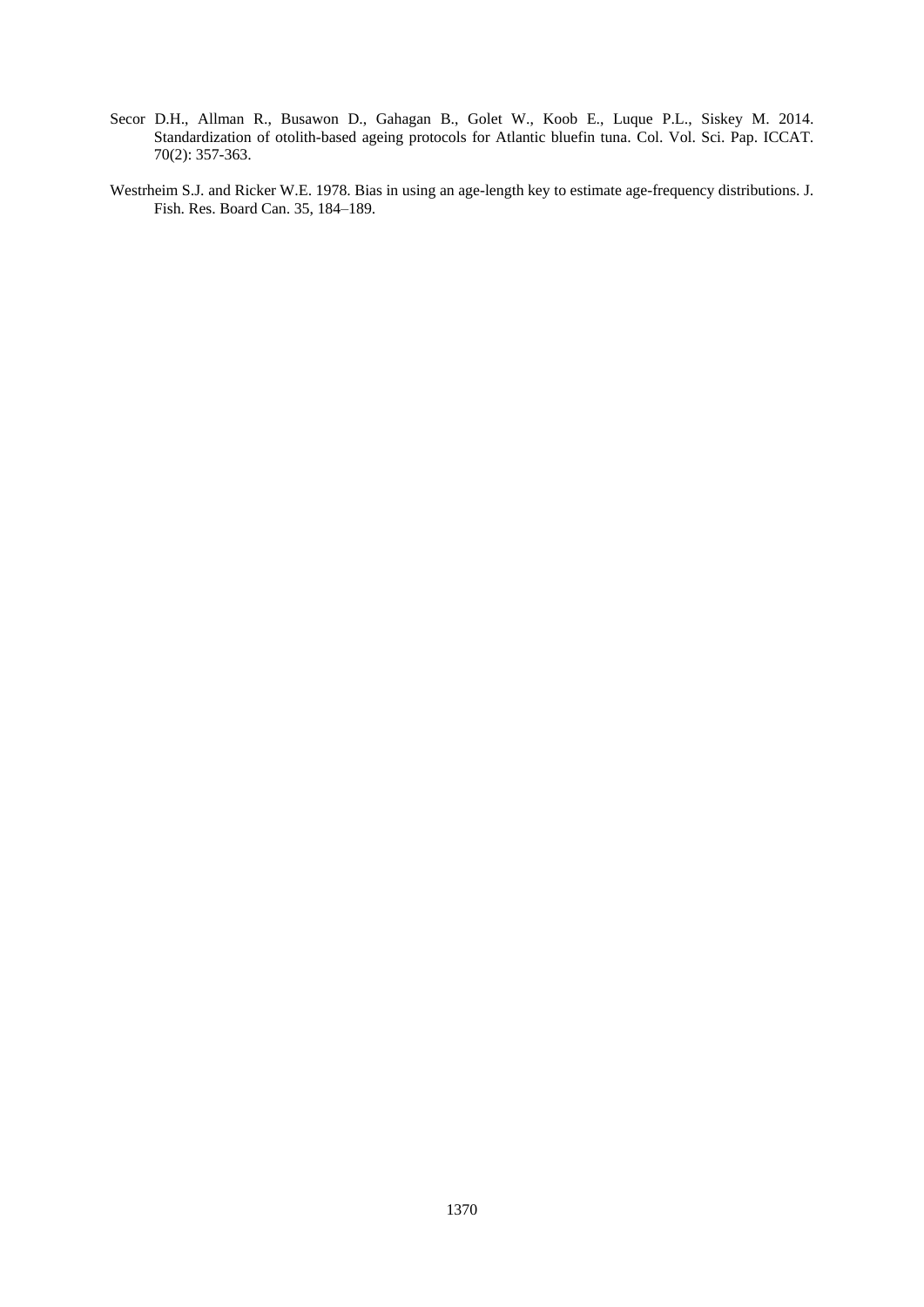| May Jun Jul Aug Sep Oct Nov Total<br>SFL (cm)<br>Jan<br>20-24<br>6<br>6<br>25-29<br>4<br>4<br>30-34<br>6<br>6<br>35-39<br>1<br>3<br>$\overline{4}$<br>5<br>5<br>40-44<br>45-49<br>1<br>$\mathbf{1}$<br>50-54<br>1<br>$\mathbf{1}$<br>55-59<br>1<br>5<br>1<br>8<br>1<br>3<br>5<br>60-64<br>1<br>1<br>10<br>65-69<br>1<br>1<br>70-74<br>1<br>$\overline{c}$<br>$\overline{4}$<br>1<br>$\overline{c}$<br>75-79<br>11<br>1<br>4<br>18<br>80-84<br>$\overline{c}$<br>$\overline{c}$<br>10<br>20<br>6<br>85-89<br>$\overline{\mathbf{c}}$<br>3<br>1<br>$\overline{2}$<br>90-94<br>$\overline{c}$<br>95-99<br>10<br>15<br>$\overline{c}$<br>$\overline{\mathbf{c}}$<br>1<br>$\overline{4}$<br>$\overline{c}$<br>100-104<br>4<br>3<br>14<br>1<br>$\mathbf{1}$<br>3<br>12<br>105-109<br>1<br>1<br>6<br>110-114<br>3<br>5<br>8<br>27<br>1<br>1<br>9<br>115-119<br>$\overline{7}$<br>$\overline{22}$<br>$\overline{c}$<br>3<br>$\overline{\mathbf{c}}$<br>5<br>3<br>120-124<br>1<br>3<br>10<br>6<br>3<br>125-129<br>$\mathbf{1}$<br>3<br>4<br>12<br>1<br>3<br>$\overline{c}$<br>130-134<br>3<br>$\overline{c}$<br>16<br>6<br>135-139<br>$\overline{c}$<br>3<br>1<br>3<br>1<br>10<br>140-144<br>1<br>1<br>1<br>12<br>1<br>1<br>6<br>1<br>$\overline{c}$<br>145-149<br>$\overline{4}$<br>$\overline{c}$<br>9<br>1<br>150-154<br>$\overline{\mathbf{c}}$<br>10<br>14<br>1<br>1<br>155-159<br>1<br>8<br>$\overline{c}$<br>11<br>5<br>160-164<br>1<br>$\overline{4}$<br>10<br>$\overline{c}$<br>165-169<br>1<br>3<br>7<br>14<br>1<br>170-174<br>3<br>1<br>1<br>1<br>6<br>175-179<br>1<br>$\overline{c}$<br>9<br>6<br>13<br>180-184<br>1<br>15<br>1<br>185-189<br>4<br>8<br>$\overline{c}$<br>14<br>7<br>190-194<br>3<br>12<br>$\overline{c}$<br>195-199<br>1<br>16<br>1<br>1<br>1<br>20<br>200-204<br>16<br>1<br>3<br>26<br>6<br>3<br>12<br>7<br>24<br>205-209<br>1<br>1<br>7<br>210-214<br>9<br>27<br>8<br>3<br>5<br>$\overline{c}$<br>22<br>215-219<br>14<br>1<br>220-224<br>$\overline{c}$<br>17<br>$\overline{c}$<br>$\overline{\mathbf{c}}$<br>24<br>1<br>225-229<br>$\overline{\mathbf{c}}$<br>1<br>10<br>6<br>1<br>230-234<br>1<br>1<br>$\overline{\mathbf{c}}$<br>1<br>3<br>16<br>8<br>235-239<br>6<br>1<br>1<br>9<br>1<br>240-244<br>7<br>$\overline{2}$<br>$\overline{2}$<br>1<br>1<br>13<br>245-249<br>$\overline{c}$<br>$\overline{c}$<br>4<br>250-254<br>1<br>1<br>1<br>1<br>4<br>255-259<br>$\overline{\mathbf{c}}$<br>1<br>1<br>260-264<br>$\mathbf{1}$<br>$\mathbf{1}$<br>$\overline{2}$<br>265-269<br>270-274<br>$\mathbf{1}$<br>275-279<br>1<br>Total<br>196 59<br>5<br>83<br>68<br>64<br>55<br>31<br>561 | Month |  |  |  |  |
|-------------------------------------------------------------------------------------------------------------------------------------------------------------------------------------------------------------------------------------------------------------------------------------------------------------------------------------------------------------------------------------------------------------------------------------------------------------------------------------------------------------------------------------------------------------------------------------------------------------------------------------------------------------------------------------------------------------------------------------------------------------------------------------------------------------------------------------------------------------------------------------------------------------------------------------------------------------------------------------------------------------------------------------------------------------------------------------------------------------------------------------------------------------------------------------------------------------------------------------------------------------------------------------------------------------------------------------------------------------------------------------------------------------------------------------------------------------------------------------------------------------------------------------------------------------------------------------------------------------------------------------------------------------------------------------------------------------------------------------------------------------------------------------------------------------------------------------------------------------------------------------------------------------------------------------------------------------------------------------------------------------------------------------------------------------------------------------------------------------------------------------------------------------------------------------------------------------------------------------------------------------------------------------------------------------------------------------------------------------------------------------------------------------------------------------------------------------------------------------------------------------------------------------------------------------------------------------------------------------|-------|--|--|--|--|
|                                                                                                                                                                                                                                                                                                                                                                                                                                                                                                                                                                                                                                                                                                                                                                                                                                                                                                                                                                                                                                                                                                                                                                                                                                                                                                                                                                                                                                                                                                                                                                                                                                                                                                                                                                                                                                                                                                                                                                                                                                                                                                                                                                                                                                                                                                                                                                                                                                                                                                                                                                                                             |       |  |  |  |  |
|                                                                                                                                                                                                                                                                                                                                                                                                                                                                                                                                                                                                                                                                                                                                                                                                                                                                                                                                                                                                                                                                                                                                                                                                                                                                                                                                                                                                                                                                                                                                                                                                                                                                                                                                                                                                                                                                                                                                                                                                                                                                                                                                                                                                                                                                                                                                                                                                                                                                                                                                                                                                             |       |  |  |  |  |
|                                                                                                                                                                                                                                                                                                                                                                                                                                                                                                                                                                                                                                                                                                                                                                                                                                                                                                                                                                                                                                                                                                                                                                                                                                                                                                                                                                                                                                                                                                                                                                                                                                                                                                                                                                                                                                                                                                                                                                                                                                                                                                                                                                                                                                                                                                                                                                                                                                                                                                                                                                                                             |       |  |  |  |  |
|                                                                                                                                                                                                                                                                                                                                                                                                                                                                                                                                                                                                                                                                                                                                                                                                                                                                                                                                                                                                                                                                                                                                                                                                                                                                                                                                                                                                                                                                                                                                                                                                                                                                                                                                                                                                                                                                                                                                                                                                                                                                                                                                                                                                                                                                                                                                                                                                                                                                                                                                                                                                             |       |  |  |  |  |
|                                                                                                                                                                                                                                                                                                                                                                                                                                                                                                                                                                                                                                                                                                                                                                                                                                                                                                                                                                                                                                                                                                                                                                                                                                                                                                                                                                                                                                                                                                                                                                                                                                                                                                                                                                                                                                                                                                                                                                                                                                                                                                                                                                                                                                                                                                                                                                                                                                                                                                                                                                                                             |       |  |  |  |  |
|                                                                                                                                                                                                                                                                                                                                                                                                                                                                                                                                                                                                                                                                                                                                                                                                                                                                                                                                                                                                                                                                                                                                                                                                                                                                                                                                                                                                                                                                                                                                                                                                                                                                                                                                                                                                                                                                                                                                                                                                                                                                                                                                                                                                                                                                                                                                                                                                                                                                                                                                                                                                             |       |  |  |  |  |
|                                                                                                                                                                                                                                                                                                                                                                                                                                                                                                                                                                                                                                                                                                                                                                                                                                                                                                                                                                                                                                                                                                                                                                                                                                                                                                                                                                                                                                                                                                                                                                                                                                                                                                                                                                                                                                                                                                                                                                                                                                                                                                                                                                                                                                                                                                                                                                                                                                                                                                                                                                                                             |       |  |  |  |  |
|                                                                                                                                                                                                                                                                                                                                                                                                                                                                                                                                                                                                                                                                                                                                                                                                                                                                                                                                                                                                                                                                                                                                                                                                                                                                                                                                                                                                                                                                                                                                                                                                                                                                                                                                                                                                                                                                                                                                                                                                                                                                                                                                                                                                                                                                                                                                                                                                                                                                                                                                                                                                             |       |  |  |  |  |
|                                                                                                                                                                                                                                                                                                                                                                                                                                                                                                                                                                                                                                                                                                                                                                                                                                                                                                                                                                                                                                                                                                                                                                                                                                                                                                                                                                                                                                                                                                                                                                                                                                                                                                                                                                                                                                                                                                                                                                                                                                                                                                                                                                                                                                                                                                                                                                                                                                                                                                                                                                                                             |       |  |  |  |  |
|                                                                                                                                                                                                                                                                                                                                                                                                                                                                                                                                                                                                                                                                                                                                                                                                                                                                                                                                                                                                                                                                                                                                                                                                                                                                                                                                                                                                                                                                                                                                                                                                                                                                                                                                                                                                                                                                                                                                                                                                                                                                                                                                                                                                                                                                                                                                                                                                                                                                                                                                                                                                             |       |  |  |  |  |
|                                                                                                                                                                                                                                                                                                                                                                                                                                                                                                                                                                                                                                                                                                                                                                                                                                                                                                                                                                                                                                                                                                                                                                                                                                                                                                                                                                                                                                                                                                                                                                                                                                                                                                                                                                                                                                                                                                                                                                                                                                                                                                                                                                                                                                                                                                                                                                                                                                                                                                                                                                                                             |       |  |  |  |  |
|                                                                                                                                                                                                                                                                                                                                                                                                                                                                                                                                                                                                                                                                                                                                                                                                                                                                                                                                                                                                                                                                                                                                                                                                                                                                                                                                                                                                                                                                                                                                                                                                                                                                                                                                                                                                                                                                                                                                                                                                                                                                                                                                                                                                                                                                                                                                                                                                                                                                                                                                                                                                             |       |  |  |  |  |
|                                                                                                                                                                                                                                                                                                                                                                                                                                                                                                                                                                                                                                                                                                                                                                                                                                                                                                                                                                                                                                                                                                                                                                                                                                                                                                                                                                                                                                                                                                                                                                                                                                                                                                                                                                                                                                                                                                                                                                                                                                                                                                                                                                                                                                                                                                                                                                                                                                                                                                                                                                                                             |       |  |  |  |  |
|                                                                                                                                                                                                                                                                                                                                                                                                                                                                                                                                                                                                                                                                                                                                                                                                                                                                                                                                                                                                                                                                                                                                                                                                                                                                                                                                                                                                                                                                                                                                                                                                                                                                                                                                                                                                                                                                                                                                                                                                                                                                                                                                                                                                                                                                                                                                                                                                                                                                                                                                                                                                             |       |  |  |  |  |
|                                                                                                                                                                                                                                                                                                                                                                                                                                                                                                                                                                                                                                                                                                                                                                                                                                                                                                                                                                                                                                                                                                                                                                                                                                                                                                                                                                                                                                                                                                                                                                                                                                                                                                                                                                                                                                                                                                                                                                                                                                                                                                                                                                                                                                                                                                                                                                                                                                                                                                                                                                                                             |       |  |  |  |  |
|                                                                                                                                                                                                                                                                                                                                                                                                                                                                                                                                                                                                                                                                                                                                                                                                                                                                                                                                                                                                                                                                                                                                                                                                                                                                                                                                                                                                                                                                                                                                                                                                                                                                                                                                                                                                                                                                                                                                                                                                                                                                                                                                                                                                                                                                                                                                                                                                                                                                                                                                                                                                             |       |  |  |  |  |
|                                                                                                                                                                                                                                                                                                                                                                                                                                                                                                                                                                                                                                                                                                                                                                                                                                                                                                                                                                                                                                                                                                                                                                                                                                                                                                                                                                                                                                                                                                                                                                                                                                                                                                                                                                                                                                                                                                                                                                                                                                                                                                                                                                                                                                                                                                                                                                                                                                                                                                                                                                                                             |       |  |  |  |  |
|                                                                                                                                                                                                                                                                                                                                                                                                                                                                                                                                                                                                                                                                                                                                                                                                                                                                                                                                                                                                                                                                                                                                                                                                                                                                                                                                                                                                                                                                                                                                                                                                                                                                                                                                                                                                                                                                                                                                                                                                                                                                                                                                                                                                                                                                                                                                                                                                                                                                                                                                                                                                             |       |  |  |  |  |
|                                                                                                                                                                                                                                                                                                                                                                                                                                                                                                                                                                                                                                                                                                                                                                                                                                                                                                                                                                                                                                                                                                                                                                                                                                                                                                                                                                                                                                                                                                                                                                                                                                                                                                                                                                                                                                                                                                                                                                                                                                                                                                                                                                                                                                                                                                                                                                                                                                                                                                                                                                                                             |       |  |  |  |  |
|                                                                                                                                                                                                                                                                                                                                                                                                                                                                                                                                                                                                                                                                                                                                                                                                                                                                                                                                                                                                                                                                                                                                                                                                                                                                                                                                                                                                                                                                                                                                                                                                                                                                                                                                                                                                                                                                                                                                                                                                                                                                                                                                                                                                                                                                                                                                                                                                                                                                                                                                                                                                             |       |  |  |  |  |
|                                                                                                                                                                                                                                                                                                                                                                                                                                                                                                                                                                                                                                                                                                                                                                                                                                                                                                                                                                                                                                                                                                                                                                                                                                                                                                                                                                                                                                                                                                                                                                                                                                                                                                                                                                                                                                                                                                                                                                                                                                                                                                                                                                                                                                                                                                                                                                                                                                                                                                                                                                                                             |       |  |  |  |  |
|                                                                                                                                                                                                                                                                                                                                                                                                                                                                                                                                                                                                                                                                                                                                                                                                                                                                                                                                                                                                                                                                                                                                                                                                                                                                                                                                                                                                                                                                                                                                                                                                                                                                                                                                                                                                                                                                                                                                                                                                                                                                                                                                                                                                                                                                                                                                                                                                                                                                                                                                                                                                             |       |  |  |  |  |
|                                                                                                                                                                                                                                                                                                                                                                                                                                                                                                                                                                                                                                                                                                                                                                                                                                                                                                                                                                                                                                                                                                                                                                                                                                                                                                                                                                                                                                                                                                                                                                                                                                                                                                                                                                                                                                                                                                                                                                                                                                                                                                                                                                                                                                                                                                                                                                                                                                                                                                                                                                                                             |       |  |  |  |  |
|                                                                                                                                                                                                                                                                                                                                                                                                                                                                                                                                                                                                                                                                                                                                                                                                                                                                                                                                                                                                                                                                                                                                                                                                                                                                                                                                                                                                                                                                                                                                                                                                                                                                                                                                                                                                                                                                                                                                                                                                                                                                                                                                                                                                                                                                                                                                                                                                                                                                                                                                                                                                             |       |  |  |  |  |
|                                                                                                                                                                                                                                                                                                                                                                                                                                                                                                                                                                                                                                                                                                                                                                                                                                                                                                                                                                                                                                                                                                                                                                                                                                                                                                                                                                                                                                                                                                                                                                                                                                                                                                                                                                                                                                                                                                                                                                                                                                                                                                                                                                                                                                                                                                                                                                                                                                                                                                                                                                                                             |       |  |  |  |  |
|                                                                                                                                                                                                                                                                                                                                                                                                                                                                                                                                                                                                                                                                                                                                                                                                                                                                                                                                                                                                                                                                                                                                                                                                                                                                                                                                                                                                                                                                                                                                                                                                                                                                                                                                                                                                                                                                                                                                                                                                                                                                                                                                                                                                                                                                                                                                                                                                                                                                                                                                                                                                             |       |  |  |  |  |
|                                                                                                                                                                                                                                                                                                                                                                                                                                                                                                                                                                                                                                                                                                                                                                                                                                                                                                                                                                                                                                                                                                                                                                                                                                                                                                                                                                                                                                                                                                                                                                                                                                                                                                                                                                                                                                                                                                                                                                                                                                                                                                                                                                                                                                                                                                                                                                                                                                                                                                                                                                                                             |       |  |  |  |  |
|                                                                                                                                                                                                                                                                                                                                                                                                                                                                                                                                                                                                                                                                                                                                                                                                                                                                                                                                                                                                                                                                                                                                                                                                                                                                                                                                                                                                                                                                                                                                                                                                                                                                                                                                                                                                                                                                                                                                                                                                                                                                                                                                                                                                                                                                                                                                                                                                                                                                                                                                                                                                             |       |  |  |  |  |
|                                                                                                                                                                                                                                                                                                                                                                                                                                                                                                                                                                                                                                                                                                                                                                                                                                                                                                                                                                                                                                                                                                                                                                                                                                                                                                                                                                                                                                                                                                                                                                                                                                                                                                                                                                                                                                                                                                                                                                                                                                                                                                                                                                                                                                                                                                                                                                                                                                                                                                                                                                                                             |       |  |  |  |  |
|                                                                                                                                                                                                                                                                                                                                                                                                                                                                                                                                                                                                                                                                                                                                                                                                                                                                                                                                                                                                                                                                                                                                                                                                                                                                                                                                                                                                                                                                                                                                                                                                                                                                                                                                                                                                                                                                                                                                                                                                                                                                                                                                                                                                                                                                                                                                                                                                                                                                                                                                                                                                             |       |  |  |  |  |
|                                                                                                                                                                                                                                                                                                                                                                                                                                                                                                                                                                                                                                                                                                                                                                                                                                                                                                                                                                                                                                                                                                                                                                                                                                                                                                                                                                                                                                                                                                                                                                                                                                                                                                                                                                                                                                                                                                                                                                                                                                                                                                                                                                                                                                                                                                                                                                                                                                                                                                                                                                                                             |       |  |  |  |  |
|                                                                                                                                                                                                                                                                                                                                                                                                                                                                                                                                                                                                                                                                                                                                                                                                                                                                                                                                                                                                                                                                                                                                                                                                                                                                                                                                                                                                                                                                                                                                                                                                                                                                                                                                                                                                                                                                                                                                                                                                                                                                                                                                                                                                                                                                                                                                                                                                                                                                                                                                                                                                             |       |  |  |  |  |
|                                                                                                                                                                                                                                                                                                                                                                                                                                                                                                                                                                                                                                                                                                                                                                                                                                                                                                                                                                                                                                                                                                                                                                                                                                                                                                                                                                                                                                                                                                                                                                                                                                                                                                                                                                                                                                                                                                                                                                                                                                                                                                                                                                                                                                                                                                                                                                                                                                                                                                                                                                                                             |       |  |  |  |  |
|                                                                                                                                                                                                                                                                                                                                                                                                                                                                                                                                                                                                                                                                                                                                                                                                                                                                                                                                                                                                                                                                                                                                                                                                                                                                                                                                                                                                                                                                                                                                                                                                                                                                                                                                                                                                                                                                                                                                                                                                                                                                                                                                                                                                                                                                                                                                                                                                                                                                                                                                                                                                             |       |  |  |  |  |
|                                                                                                                                                                                                                                                                                                                                                                                                                                                                                                                                                                                                                                                                                                                                                                                                                                                                                                                                                                                                                                                                                                                                                                                                                                                                                                                                                                                                                                                                                                                                                                                                                                                                                                                                                                                                                                                                                                                                                                                                                                                                                                                                                                                                                                                                                                                                                                                                                                                                                                                                                                                                             |       |  |  |  |  |
|                                                                                                                                                                                                                                                                                                                                                                                                                                                                                                                                                                                                                                                                                                                                                                                                                                                                                                                                                                                                                                                                                                                                                                                                                                                                                                                                                                                                                                                                                                                                                                                                                                                                                                                                                                                                                                                                                                                                                                                                                                                                                                                                                                                                                                                                                                                                                                                                                                                                                                                                                                                                             |       |  |  |  |  |
|                                                                                                                                                                                                                                                                                                                                                                                                                                                                                                                                                                                                                                                                                                                                                                                                                                                                                                                                                                                                                                                                                                                                                                                                                                                                                                                                                                                                                                                                                                                                                                                                                                                                                                                                                                                                                                                                                                                                                                                                                                                                                                                                                                                                                                                                                                                                                                                                                                                                                                                                                                                                             |       |  |  |  |  |
|                                                                                                                                                                                                                                                                                                                                                                                                                                                                                                                                                                                                                                                                                                                                                                                                                                                                                                                                                                                                                                                                                                                                                                                                                                                                                                                                                                                                                                                                                                                                                                                                                                                                                                                                                                                                                                                                                                                                                                                                                                                                                                                                                                                                                                                                                                                                                                                                                                                                                                                                                                                                             |       |  |  |  |  |
|                                                                                                                                                                                                                                                                                                                                                                                                                                                                                                                                                                                                                                                                                                                                                                                                                                                                                                                                                                                                                                                                                                                                                                                                                                                                                                                                                                                                                                                                                                                                                                                                                                                                                                                                                                                                                                                                                                                                                                                                                                                                                                                                                                                                                                                                                                                                                                                                                                                                                                                                                                                                             |       |  |  |  |  |
|                                                                                                                                                                                                                                                                                                                                                                                                                                                                                                                                                                                                                                                                                                                                                                                                                                                                                                                                                                                                                                                                                                                                                                                                                                                                                                                                                                                                                                                                                                                                                                                                                                                                                                                                                                                                                                                                                                                                                                                                                                                                                                                                                                                                                                                                                                                                                                                                                                                                                                                                                                                                             |       |  |  |  |  |
|                                                                                                                                                                                                                                                                                                                                                                                                                                                                                                                                                                                                                                                                                                                                                                                                                                                                                                                                                                                                                                                                                                                                                                                                                                                                                                                                                                                                                                                                                                                                                                                                                                                                                                                                                                                                                                                                                                                                                                                                                                                                                                                                                                                                                                                                                                                                                                                                                                                                                                                                                                                                             |       |  |  |  |  |
|                                                                                                                                                                                                                                                                                                                                                                                                                                                                                                                                                                                                                                                                                                                                                                                                                                                                                                                                                                                                                                                                                                                                                                                                                                                                                                                                                                                                                                                                                                                                                                                                                                                                                                                                                                                                                                                                                                                                                                                                                                                                                                                                                                                                                                                                                                                                                                                                                                                                                                                                                                                                             |       |  |  |  |  |
|                                                                                                                                                                                                                                                                                                                                                                                                                                                                                                                                                                                                                                                                                                                                                                                                                                                                                                                                                                                                                                                                                                                                                                                                                                                                                                                                                                                                                                                                                                                                                                                                                                                                                                                                                                                                                                                                                                                                                                                                                                                                                                                                                                                                                                                                                                                                                                                                                                                                                                                                                                                                             |       |  |  |  |  |
|                                                                                                                                                                                                                                                                                                                                                                                                                                                                                                                                                                                                                                                                                                                                                                                                                                                                                                                                                                                                                                                                                                                                                                                                                                                                                                                                                                                                                                                                                                                                                                                                                                                                                                                                                                                                                                                                                                                                                                                                                                                                                                                                                                                                                                                                                                                                                                                                                                                                                                                                                                                                             |       |  |  |  |  |
|                                                                                                                                                                                                                                                                                                                                                                                                                                                                                                                                                                                                                                                                                                                                                                                                                                                                                                                                                                                                                                                                                                                                                                                                                                                                                                                                                                                                                                                                                                                                                                                                                                                                                                                                                                                                                                                                                                                                                                                                                                                                                                                                                                                                                                                                                                                                                                                                                                                                                                                                                                                                             |       |  |  |  |  |
|                                                                                                                                                                                                                                                                                                                                                                                                                                                                                                                                                                                                                                                                                                                                                                                                                                                                                                                                                                                                                                                                                                                                                                                                                                                                                                                                                                                                                                                                                                                                                                                                                                                                                                                                                                                                                                                                                                                                                                                                                                                                                                                                                                                                                                                                                                                                                                                                                                                                                                                                                                                                             |       |  |  |  |  |
|                                                                                                                                                                                                                                                                                                                                                                                                                                                                                                                                                                                                                                                                                                                                                                                                                                                                                                                                                                                                                                                                                                                                                                                                                                                                                                                                                                                                                                                                                                                                                                                                                                                                                                                                                                                                                                                                                                                                                                                                                                                                                                                                                                                                                                                                                                                                                                                                                                                                                                                                                                                                             |       |  |  |  |  |
|                                                                                                                                                                                                                                                                                                                                                                                                                                                                                                                                                                                                                                                                                                                                                                                                                                                                                                                                                                                                                                                                                                                                                                                                                                                                                                                                                                                                                                                                                                                                                                                                                                                                                                                                                                                                                                                                                                                                                                                                                                                                                                                                                                                                                                                                                                                                                                                                                                                                                                                                                                                                             |       |  |  |  |  |
|                                                                                                                                                                                                                                                                                                                                                                                                                                                                                                                                                                                                                                                                                                                                                                                                                                                                                                                                                                                                                                                                                                                                                                                                                                                                                                                                                                                                                                                                                                                                                                                                                                                                                                                                                                                                                                                                                                                                                                                                                                                                                                                                                                                                                                                                                                                                                                                                                                                                                                                                                                                                             |       |  |  |  |  |
|                                                                                                                                                                                                                                                                                                                                                                                                                                                                                                                                                                                                                                                                                                                                                                                                                                                                                                                                                                                                                                                                                                                                                                                                                                                                                                                                                                                                                                                                                                                                                                                                                                                                                                                                                                                                                                                                                                                                                                                                                                                                                                                                                                                                                                                                                                                                                                                                                                                                                                                                                                                                             |       |  |  |  |  |
|                                                                                                                                                                                                                                                                                                                                                                                                                                                                                                                                                                                                                                                                                                                                                                                                                                                                                                                                                                                                                                                                                                                                                                                                                                                                                                                                                                                                                                                                                                                                                                                                                                                                                                                                                                                                                                                                                                                                                                                                                                                                                                                                                                                                                                                                                                                                                                                                                                                                                                                                                                                                             |       |  |  |  |  |
|                                                                                                                                                                                                                                                                                                                                                                                                                                                                                                                                                                                                                                                                                                                                                                                                                                                                                                                                                                                                                                                                                                                                                                                                                                                                                                                                                                                                                                                                                                                                                                                                                                                                                                                                                                                                                                                                                                                                                                                                                                                                                                                                                                                                                                                                                                                                                                                                                                                                                                                                                                                                             |       |  |  |  |  |
|                                                                                                                                                                                                                                                                                                                                                                                                                                                                                                                                                                                                                                                                                                                                                                                                                                                                                                                                                                                                                                                                                                                                                                                                                                                                                                                                                                                                                                                                                                                                                                                                                                                                                                                                                                                                                                                                                                                                                                                                                                                                                                                                                                                                                                                                                                                                                                                                                                                                                                                                                                                                             |       |  |  |  |  |
|                                                                                                                                                                                                                                                                                                                                                                                                                                                                                                                                                                                                                                                                                                                                                                                                                                                                                                                                                                                                                                                                                                                                                                                                                                                                                                                                                                                                                                                                                                                                                                                                                                                                                                                                                                                                                                                                                                                                                                                                                                                                                                                                                                                                                                                                                                                                                                                                                                                                                                                                                                                                             |       |  |  |  |  |

**Table 1.** Summary of bluefin tuna otoliths used in the standardized age length key by month and by length range. ABFT length was measured as straight fork length (SFL) in cm.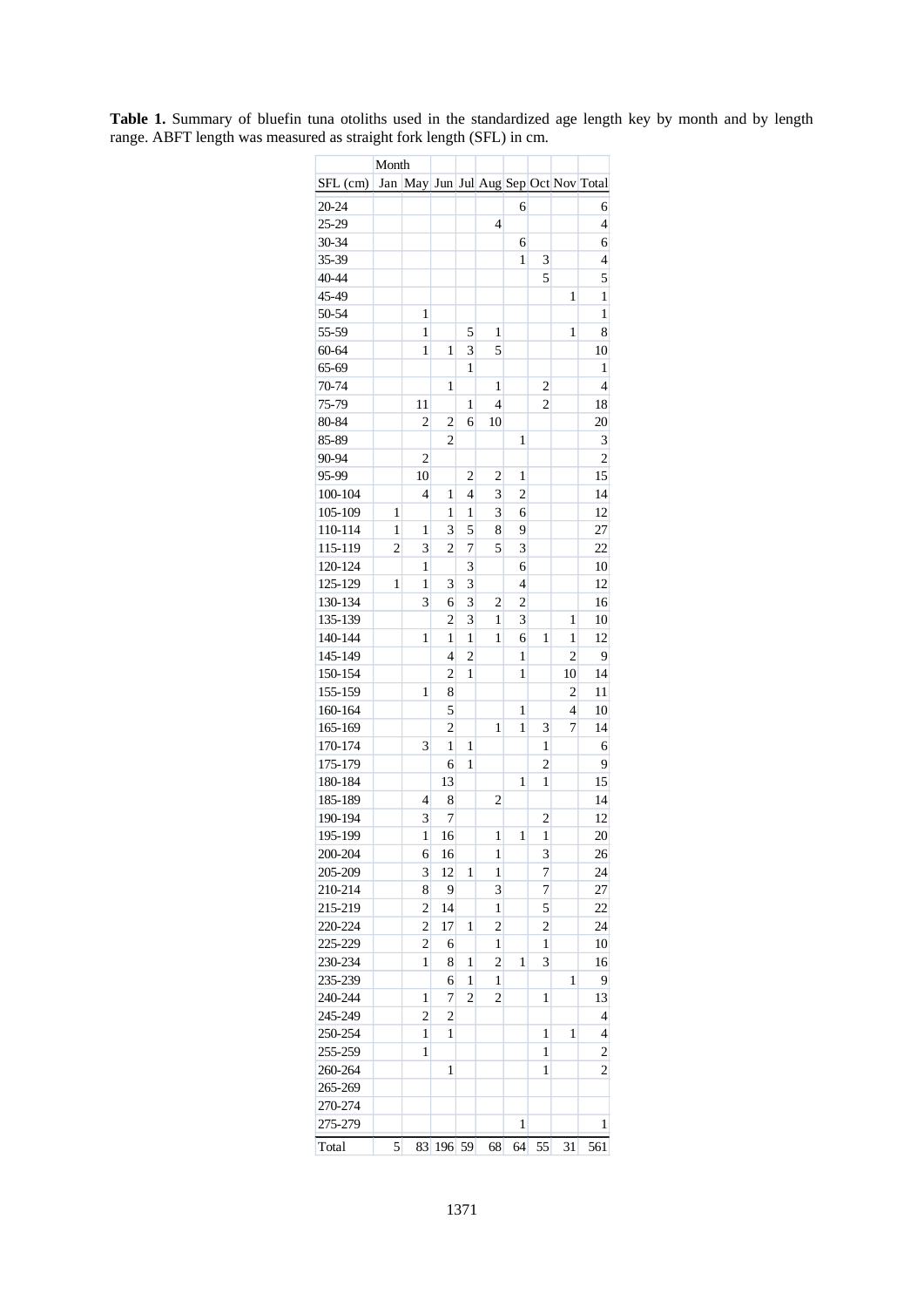**Table 2.** Number of age estimates by length class (SFL, cm) used in the standardized age-length key based in direct ageing of bluefin otolith sections. Shaded cells represent cells were expert modal age from GBYP exchange exercise is included.

|             | Age              |                |                |                     |                |                |                |                |                   |                |                |                  |                |                |                |              |                |                |   |                          |
|-------------|------------------|----------------|----------------|---------------------|----------------|----------------|----------------|----------------|-------------------|----------------|----------------|------------------|----------------|----------------|----------------|--------------|----------------|----------------|---|--------------------------|
| SFL (cm)    | $\boldsymbol{0}$ | 1              | 2              | $\mathfrak{Z}$      | 4              | 5              | 6              | 7              | 8                 | 9              | 10             | 11               | 12             | 13             | 14             | 15           | 16             | 17             |   | 18 Total                 |
| $20 - 25$   | 6                |                |                |                     |                |                |                |                |                   |                |                |                  |                |                |                |              |                |                |   | 6                        |
| $25 - 30$   | $\overline{4}$   |                |                |                     |                |                |                |                |                   |                |                |                  |                |                |                |              |                |                |   | $\overline{4}$           |
| 30-35       | 6                |                |                |                     |                |                |                |                |                   |                |                |                  |                |                |                |              |                |                |   | 6                        |
| $35 - 40$   | $\overline{4}$   |                |                |                     |                |                |                |                |                   |                |                |                  |                |                |                |              |                |                |   | $\overline{\mathcal{L}}$ |
| $40 - 45$   | 5                |                |                |                     |                |                |                |                |                   |                |                |                  |                |                |                |              |                |                |   | 5                        |
| $45 - 50$   |                  | $\mathbf{1}$   |                |                     |                |                |                |                |                   |                |                |                  |                |                |                |              |                |                |   | $\,1$                    |
| 50-55       |                  |                | $\mathbf{1}$   |                     |                |                |                |                |                   |                |                |                  |                |                |                |              |                |                |   | $\mathbf{1}$             |
| 55-60       |                  | $\tau$         | 1              |                     |                |                |                |                |                   |                |                |                  |                |                |                |              |                |                |   | 8                        |
| 60-65       |                  | 8              | $\overline{2}$ |                     |                |                |                |                |                   |                |                |                  |                |                |                |              |                |                |   | 10                       |
| 65-70       |                  | 1              |                |                     |                |                |                |                |                   |                |                |                  |                |                |                |              |                |                |   | $\mathbf{1}$             |
| 70-75       |                  | $\overline{c}$ | $\overline{2}$ |                     |                |                |                |                |                   |                |                |                  |                |                |                |              |                |                |   | $\overline{4}$           |
| 75-80       |                  | $\overline{4}$ | 7              | 6                   | $\mathbf{1}$   |                |                |                |                   |                |                |                  |                |                |                |              |                |                |   | 18                       |
| 80-85       |                  | 5              | 11             | $\overline{4}$      |                |                |                |                |                   |                |                |                  |                |                |                |              |                |                |   | 20                       |
| $85 - 90$   |                  |                | $\overline{c}$ |                     |                |                |                |                |                   |                |                |                  |                |                |                |              |                |                |   | $\mathfrak{Z}$           |
|             |                  |                |                | 1<br>$\overline{2}$ |                |                |                |                |                   |                |                |                  |                |                |                |              |                |                |   | $\overline{c}$           |
| 90-95       |                  |                |                |                     |                |                |                |                |                   |                |                |                  |                |                |                |              |                |                |   | 15                       |
| $95 - 100$  |                  |                |                | 11                  | $\overline{4}$ |                |                |                |                   |                |                |                  |                |                |                |              |                |                |   |                          |
| 100-105     |                  |                |                | $\,$ 8 $\,$         | 5              | 1              |                |                |                   |                |                |                  |                |                |                |              |                |                |   | 14                       |
| $105 - 110$ |                  |                | 1              | $\overline{4}$      | $\overline{2}$ | $\sqrt{2}$     | 3              |                |                   |                |                |                  |                |                |                |              |                |                |   | 12                       |
| 110-115     |                  |                |                | $\mathbf{1}$        | 12             | 9              | $\sqrt{5}$     |                |                   |                |                |                  |                |                |                |              |                |                |   | 27                       |
| 115-120     |                  |                |                | 1                   | $\overline{4}$ | 14             | 2              | 1              |                   |                |                |                  |                |                |                |              |                |                |   | 22                       |
| 120-125     |                  |                |                |                     | 3              | 6              | $\mathbf{1}$   |                |                   |                |                |                  |                |                |                |              |                |                |   | 10                       |
| 125-130     |                  |                |                |                     | $\overline{c}$ | 6              | 3              | 1              |                   |                |                |                  |                |                |                |              |                |                |   | 12                       |
| 130-135     |                  |                |                | $\overline{2}$      | $\overline{c}$ | 5              | 4              | 3              |                   |                |                |                  |                |                |                |              |                |                |   | 16                       |
| 135-140     |                  |                |                |                     | $\mathbf{1}$   | $\mathbf{1}$   | 5              | $\mathbf{1}$   | $\overline{2}$    |                |                |                  |                |                |                |              |                |                |   | 10                       |
| 140-145     |                  |                |                |                     | 1              | $\overline{c}$ | $\overline{c}$ | 6              | $\mathbf{1}$      |                |                |                  |                |                |                |              |                |                |   | 12                       |
| 145-150     |                  |                |                |                     |                | $\overline{c}$ | 5              | 2              |                   |                |                |                  |                |                |                |              |                |                |   | 9                        |
| 150-155     |                  |                |                |                     |                | 3              | 3              | $\overline{4}$ | 3                 | 1              |                |                  |                |                |                |              |                |                |   | 14                       |
| 155-160     |                  |                |                |                     |                | $\mathbf{1}$   | $\overline{c}$ | 6              | $\mathbf{1}$      | 1              |                |                  |                |                |                |              |                |                |   | 11                       |
| 160-165     |                  |                |                |                     |                | 1              | 2              | 3              | 3                 | 1              |                |                  |                |                |                |              |                |                |   | 10                       |
| 165-170     |                  |                |                |                     |                |                | 1              | $\overline{7}$ | 6                 |                |                |                  |                |                |                |              |                |                |   | 14                       |
| 170-175     |                  |                |                |                     |                |                |                |                | 3                 | $\sqrt{2}$     |                | $\mathbf{1}$     |                |                |                |              |                |                |   | 6                        |
| 175-180     |                  |                |                |                     |                |                |                | $\mathfrak{Z}$ | 3                 | $\mathbf{1}$   | $\overline{2}$ |                  |                |                |                |              |                |                |   | 9                        |
| 180-185     |                  |                |                |                     |                |                | 1              | 5              | $\overline{7}$    | $\overline{c}$ |                |                  |                |                |                |              |                |                |   | 15                       |
| 185-190     |                  |                |                |                     |                |                |                | $\mathbf{1}$   | $\overline{4}$    | 3              | 4              | $\mathbf{1}$     | $\mathbf{1}$   |                |                |              |                |                |   | 14                       |
| 190-195     |                  |                |                |                     |                |                |                |                | 3                 | $\overline{4}$ | 4              | $\mathbf{1}$     |                |                |                |              |                |                |   | 12                       |
| 195-200     |                  |                |                |                     |                |                |                | $\sqrt{2}$     | 6                 | 6              | 2              | $\overline{c}$   | 1              | 1              |                |              |                |                |   | 20                       |
| 200-205     |                  |                |                |                     |                |                |                | $\overline{4}$ | 5                 | $\sqrt{5}$     | 3              | $\boldsymbol{7}$ | $\mathbf{1}$   | 1              |                |              |                |                |   | 26                       |
| 205-210     |                  |                |                |                     |                |                |                | 1              | 5                 | $\overline{7}$ | 3              | 5                | 3              |                |                |              |                |                |   | 24                       |
| 210-215     |                  |                |                |                     |                |                |                | 3              | 1                 | 8              | $\overline{7}$ | $\overline{4}$   | $\overline{3}$ | 1              |                |              |                |                |   | 27                       |
| 215-220     |                  |                |                |                     |                |                |                | $\overline{2}$ | $\mathfrak{Z}$    | 6              | $\sqrt{5}$     | $\overline{4}$   | $\mathbf{1}$   | 1              |                |              |                |                |   | $22\,$                   |
| 220-225     |                  |                |                |                     |                |                |                |                | $\mathbf{1}$      | 5              | 6              | $\tau$           | $\overline{2}$ | $\overline{2}$ |                | $\mathbf{1}$ |                |                |   | $24\,$                   |
| 225-230     |                  |                |                |                     |                |                |                |                |                   | $\mathbf{1}$   | 3              | $\mathbf{1}$     | 3              |                | 1              | 1            |                |                |   | 10                       |
| 230-235     |                  |                |                |                     |                |                |                |                | $\mathbf{1}$      | 3              | 5              | $\mathfrak{Z}$   | $\overline{4}$ |                |                |              |                |                |   | 16                       |
| 235-240     |                  |                |                |                     |                |                |                |                | $\overline{2}$    | 1              | $\mathbf{1}$   | $\sqrt{2}$       | 1              | $\mathbf{1}$   |                |              | $\mathbf{1}$   |                |   | 9                        |
| 240-245     |                  |                |                |                     |                |                |                |                |                   | 1              | $\overline{2}$ | $\overline{2}$   | 3              | $\mathbf{1}$   | $\overline{2}$ |              | 1              | 1              |   | 13                       |
| 245-250     |                  |                |                |                     |                |                |                |                |                   | 1              |                |                  | $\overline{2}$ |                | 1              |              |                |                |   | $\overline{4}$           |
| 250-255     |                  |                |                |                     |                |                |                |                |                   |                | $\mathbf{1}$   | $\mathbf{1}$     |                | $\mathbf{1}$   | $\mathbf{1}$   |              |                |                |   | $\overline{4}$           |
| 255-260     |                  |                |                |                     |                |                |                |                |                   |                |                |                  | $\mathbf{1}$   |                |                |              |                | 1              |   | $\sqrt{2}$               |
| 260-265     |                  |                |                |                     |                |                |                |                |                   |                |                |                  |                |                | $\mathbf{1}$   |              |                |                | 1 | $\sqrt{2}$               |
| 265-270     |                  |                |                |                     |                |                |                |                |                   |                |                |                  |                |                |                |              |                |                |   |                          |
| 270-275     |                  |                |                |                     |                |                |                |                |                   |                |                |                  |                |                |                |              |                |                |   |                          |
| 275-280     |                  |                |                |                     |                |                |                |                |                   |                |                |                  |                |                |                |              | $\mathbf{1}$   |                |   | $\mathbf{1}$             |
| Total       | 25               | 28             | 27             |                     | 40 37          |                |                |                | 53 39 55 60 59 48 |                |                | 41               | 26             | 9              | 6              | 2            | $\mathfrak{Z}$ | $\overline{2}$ | 1 | 561                      |
|             |                  |                |                |                     |                |                |                |                |                   |                |                |                  |                |                |                |              |                |                |   |                          |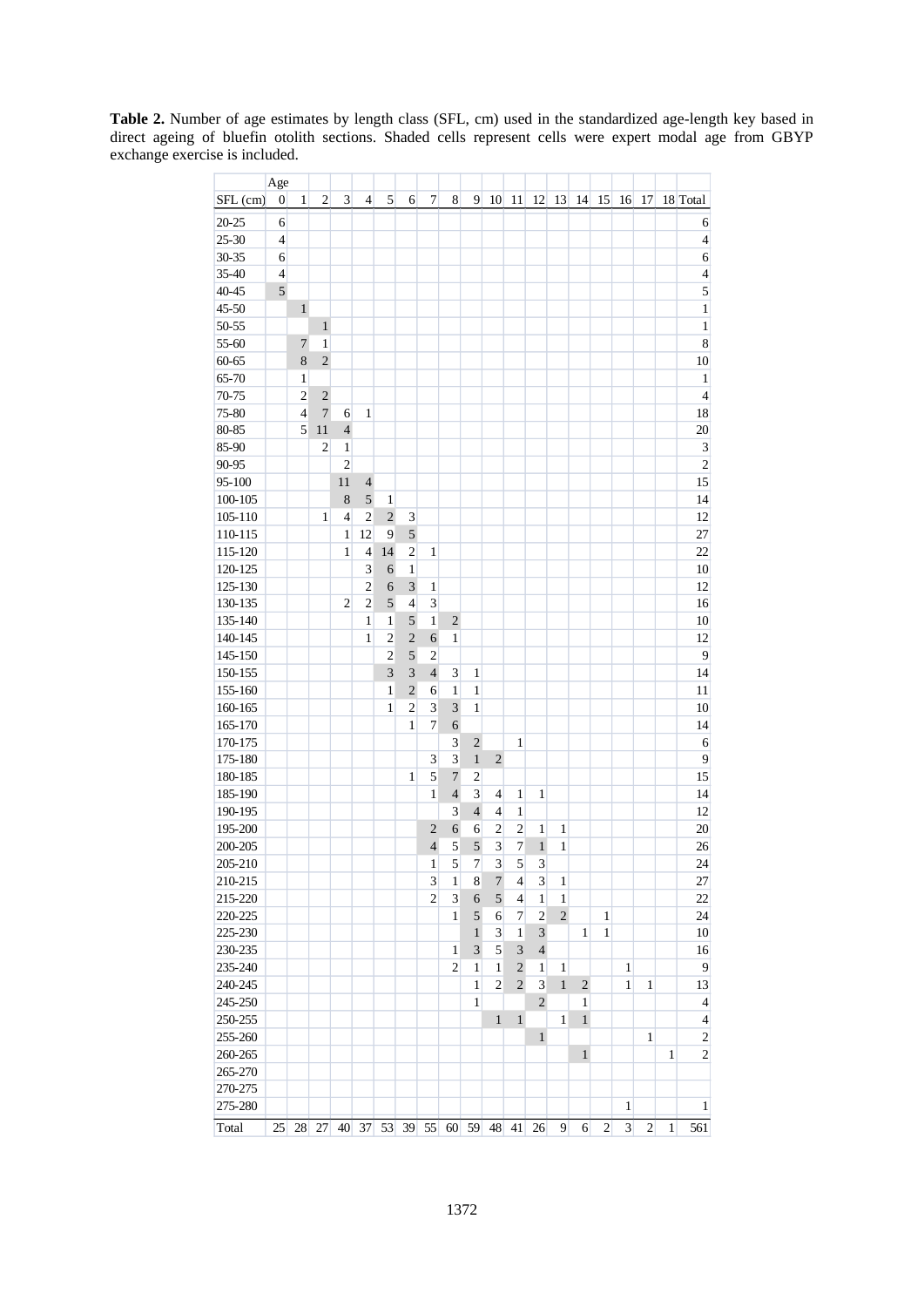|            | Age          |     |     |                |                |                |                |                          |                |                                                                       |    |                 |                |                |    |                |           |                |             |                         |
|------------|--------------|-----|-----|----------------|----------------|----------------|----------------|--------------------------|----------------|-----------------------------------------------------------------------|----|-----------------|----------------|----------------|----|----------------|-----------|----------------|-------------|-------------------------|
| SFL (cm)   | $\mathbf{0}$ | 1   | 2   | 3              | $\overline{4}$ | $\mathfrak{S}$ | 6              | 7                        | 8              | 9                                                                     | 10 | 11              | 12             | 13             | 14 | 15             | 16        | 17             |             | 18 Total n              |
| $20 - 24$  | 100          |     |     |                |                |                |                |                          |                |                                                                       |    |                 |                |                |    |                |           |                |             | 6                       |
| $25 - 29$  | 100          |     |     |                |                |                |                |                          |                |                                                                       |    |                 |                |                |    |                | $0 - 20%$ |                |             | $\overline{4}$          |
| 30-34      | 100          |     |     |                |                |                |                |                          |                |                                                                       |    |                 |                |                |    | 20-50%         |           | 6              |             |                         |
| 35-39      | 100          |     |     |                |                |                |                |                          |                |                                                                       |    |                 |                |                |    | 50-100%        |           | $\overline{4}$ |             |                         |
| 40-44      | 100          |     |     |                |                |                |                |                          |                |                                                                       |    |                 |                |                |    |                |           |                |             |                         |
| 45-49      |              | 100 |     |                |                |                |                |                          |                |                                                                       |    |                 |                |                |    |                |           |                |             | $\,1\,$                 |
| 50-54      |              |     | 100 |                |                |                |                |                          |                |                                                                       |    |                 |                |                |    |                |           |                |             | $\,1\,$                 |
| 55-59      |              | 88  | 13  |                |                |                |                |                          |                |                                                                       |    |                 |                |                |    |                |           |                |             | $\overline{8}$          |
| $60 - 64$  |              | 80  | 20  |                |                |                |                |                          |                |                                                                       |    |                 |                |                |    |                |           |                |             | 10                      |
| 65-69      |              | 100 |     |                |                |                |                |                          |                |                                                                       |    |                 |                |                |    |                |           |                |             | $\,1\,$                 |
| 70-74      |              | 50  | 50  |                |                |                |                |                          |                |                                                                       |    |                 |                |                |    |                |           |                |             | $\overline{4}$          |
| 75-79      |              | 22  | 39  | 33             | 6              |                |                |                          |                |                                                                       |    |                 |                |                |    |                |           |                |             | 18                      |
| 80-84      |              | 25  | 55  | 20             |                |                |                |                          |                |                                                                       |    |                 |                |                |    |                |           |                |             | 20                      |
| 85-89      |              |     | 67  | 33             |                |                |                |                          |                |                                                                       |    |                 |                |                |    |                |           |                |             | $\overline{\mathbf{3}}$ |
| 90-94      |              |     |     | 100            |                |                |                |                          |                |                                                                       |    |                 |                |                |    |                |           |                |             | $\overline{2}$          |
| 95-99      |              |     |     | 73             | 27             |                |                |                          |                |                                                                       |    |                 |                |                |    |                |           |                |             | 15                      |
| 100-104    |              |     |     | 57             | 36             | $\overline{7}$ |                |                          |                |                                                                       |    |                 |                |                |    |                |           |                |             | 14                      |
| 105-109    |              |     | 8   | 33             | 17             | 17             | 25             |                          |                |                                                                       |    |                 |                |                |    |                |           |                |             | 12                      |
| 110-114    |              |     |     | $\overline{4}$ | 44             | 33             | 19             |                          |                |                                                                       |    |                 |                |                |    |                |           |                |             | $\overline{27}$         |
| 115-119    |              |     |     | 5              | 18             | 64             | 9              | 5                        |                |                                                                       |    |                 |                |                |    |                |           |                |             | 22                      |
| 120-124    |              |     |     |                | 30             | 60             | 10             |                          |                |                                                                       |    |                 |                |                |    |                |           |                |             | 10                      |
| 125-129    |              |     |     |                | 17             | 50             | 25             | 8                        |                |                                                                       |    |                 |                |                |    |                |           |                |             | 12                      |
| 130-134    |              |     |     | 13             | 13             | 31             | 25             | 19                       |                |                                                                       |    |                 |                |                |    |                |           |                |             | 16                      |
| 135-139    |              |     |     |                | 10             | 10             | 50             | 10                       | 20             |                                                                       |    |                 |                |                |    |                |           |                |             | 10                      |
| 140-144    |              |     |     |                | 8              | 17             | 17             | 50                       | $\,8\,$        |                                                                       |    |                 |                |                |    |                |           |                |             | 12                      |
| 145-149    |              |     |     |                |                | 22             | 56             | 22                       |                |                                                                       |    |                 |                |                |    |                |           |                |             | 9                       |
| 150-154    |              |     |     |                |                | 21             | 21             | 29                       | 21             | $\overline{7}$                                                        |    |                 |                |                |    |                |           |                |             | 14                      |
| 155-159    |              |     |     |                |                | 9              | 18             | 55                       | 9              | 9                                                                     |    |                 |                |                |    |                |           |                |             | 11                      |
| 160-164    |              |     |     |                |                | 10             | 20             | 30                       | 30             | 10                                                                    |    |                 |                |                |    |                |           |                |             | 10                      |
| 165-169    |              |     |     |                |                |                | $\overline{7}$ | 50                       | 43             |                                                                       |    |                 |                |                |    |                |           |                |             | 14                      |
| 170-174    |              |     |     |                |                |                |                |                          | 50             | 33                                                                    |    | 17              |                |                |    |                |           |                |             | 6                       |
| 175-179    |              |     |     |                |                |                |                | 33                       | 33             | 11                                                                    | 22 |                 |                |                |    |                |           |                |             | 9                       |
| 180-184    |              |     |     |                |                |                | $\tau$         | 33                       | 47             | 13                                                                    |    |                 |                |                |    |                |           |                |             | 15                      |
| 185-189    |              |     |     |                |                |                |                | $\tau$                   | 29             | 21                                                                    | 29 | $\overline{7}$  | 7              |                |    |                |           |                |             | 14                      |
| 190-194    |              |     |     |                |                |                |                |                          | 25             | 33                                                                    | 33 | 8               |                |                |    |                |           |                |             | 12                      |
| 195-199    |              |     |     |                |                |                |                | 10                       | 30             | 30                                                                    | 10 | 10              | 5              | 5              |    |                |           |                |             | 20                      |
| 200-204    |              |     |     |                |                |                |                | 15                       | 19             | 19                                                                    | 12 | 27              | $\overline{4}$ | $\overline{4}$ |    |                |           |                |             | 26                      |
| 205-209    |              |     |     |                |                |                |                | $\overline{\mathcal{L}}$ | 21             | 29                                                                    | 13 | 21              | 13             |                |    |                |           |                |             | $24\,$                  |
| 210-214    |              |     |     |                |                |                |                | 11                       | $\overline{4}$ | 30                                                                    | 26 | 15              | $11\,$         | $\overline{4}$ |    |                |           |                |             | 27                      |
| 215-219    |              |     |     |                |                |                |                | 9                        | 14             | 27                                                                    | 23 | 18              | $\mathfrak{S}$ | $\overline{5}$ |    |                |           |                |             | $22\,$                  |
| 220-224    |              |     |     |                |                |                |                |                          | $\overline{4}$ | 21                                                                    | 25 | 29              | $\,8\,$        | $\bf 8$        |    | $\overline{4}$ |           |                |             | 24                      |
| 225-229    |              |     |     |                |                |                |                |                          |                | 10 <sup>1</sup>                                                       | 30 | 10 <sup>°</sup> | 30             |                | 10 | $10\,$         |           |                |             | 10                      |
| 230-234    |              |     |     |                |                |                |                |                          | 6              | 19                                                                    | 31 | 19              | 25             |                |    |                |           |                |             | 16                      |
| 235-239    |              |     |     |                |                |                |                |                          | 22             | 11                                                                    | 11 | $22\,$          | 11             | 11             |    |                | 11        |                |             | 9                       |
| 240-244    |              |     |     |                |                |                |                |                          |                | $\,8\,$                                                               | 15 | 15              | 23             | $\,8\,$        | 15 |                | $\,8\,$   | 8              |             | 13                      |
| 245-249    |              |     |     |                |                |                |                |                          |                | 25                                                                    |    |                 | 50             |                | 25 |                |           |                |             | $\overline{4}$          |
| 250-254    |              |     |     |                |                |                |                |                          |                |                                                                       | 25 | 25              |                | 25             | 25 |                |           |                |             | $\overline{4}$          |
| 255-259    |              |     |     |                |                |                |                |                          |                |                                                                       |    |                 | 50             |                |    |                |           | 50             |             | $\sqrt{2}$              |
| 260-264    |              |     |     |                |                |                |                |                          |                |                                                                       |    |                 |                |                | 50 |                |           |                | 50          | $\sqrt{2}$              |
| 265-269    |              |     |     |                |                |                |                |                          |                |                                                                       |    |                 |                |                |    |                |           |                |             |                         |
| 270-274    |              |     |     |                |                |                |                |                          |                |                                                                       |    |                 |                |                |    |                |           |                |             |                         |
| 275-279    |              |     |     |                |                |                |                |                          |                |                                                                       |    |                 |                |                |    |                | 100       |                |             | $\mathbf{1}$            |
| Total $\%$ |              |     |     |                |                |                |                |                          |                | 4.5 5.0 4.8 7.1 6.6 9.4 7.0 9.8 10.7 10.5 8.6 7.3 4.6 1.6 1.1 0.4 0.5 |    |                 |                |                |    |                |           |                | $0.4 \ 0.2$ | 561                     |

**Table 3**. Otolith-based age length key for bluefin caught in the eastern Atlantic and Mediterranean stock. Numbers represent percent by number by length class (SFL, cm).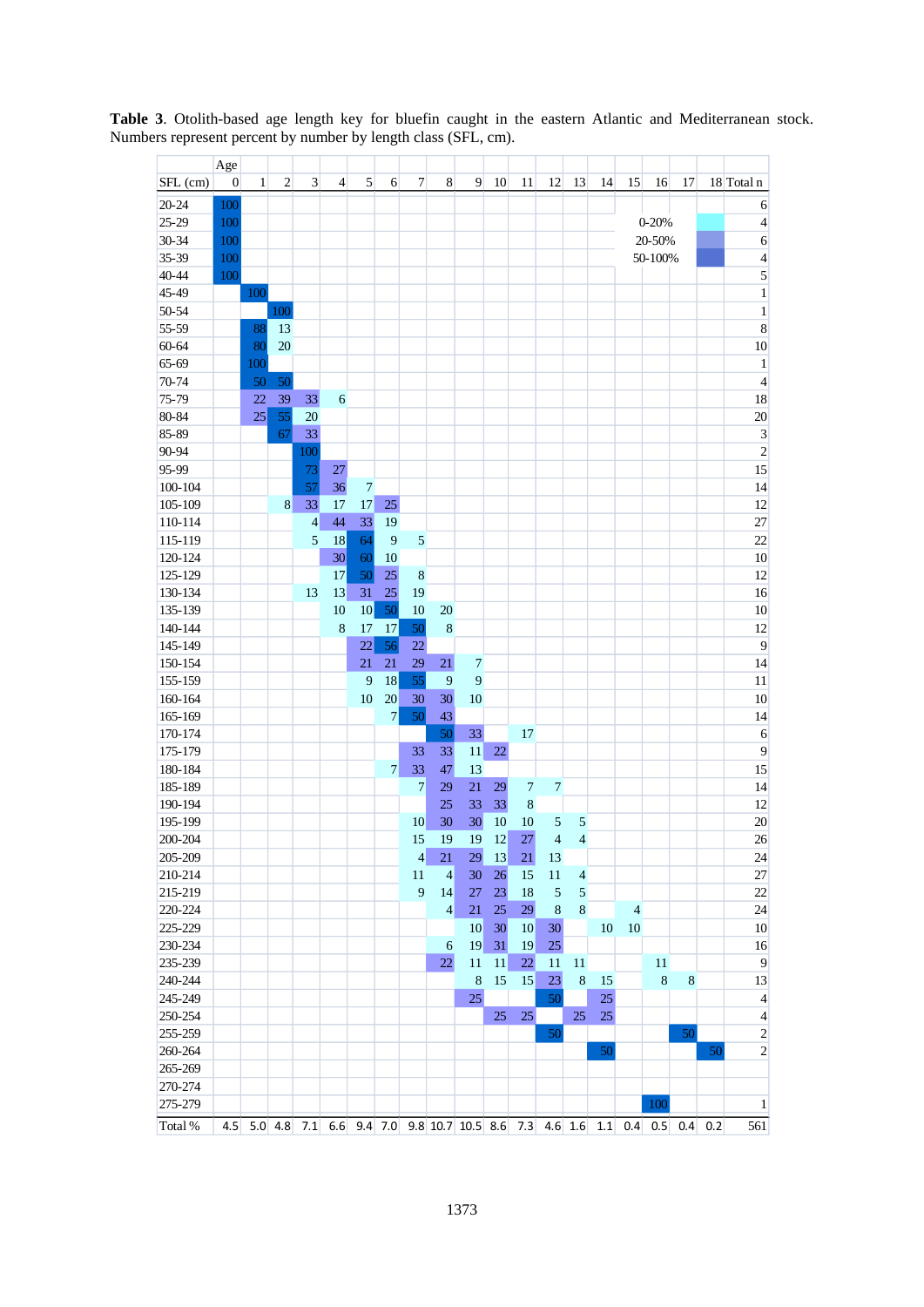

Figure 1. Qualitative comparison among length at age standard deviation (SD) from present age-length key (SD\_ALK 2010&2011&2012), ALK without 2010 age estimates (SD\_ALK 2011&2012), ALK without 2010 and 2012 age estimates (SD\_ALK 2011) and length at age SD from Restrepo *et al*. (2010).



Figure 2. Monthly edge type assignment (translucent or opaque) from the otoliths used to build the age-length key.